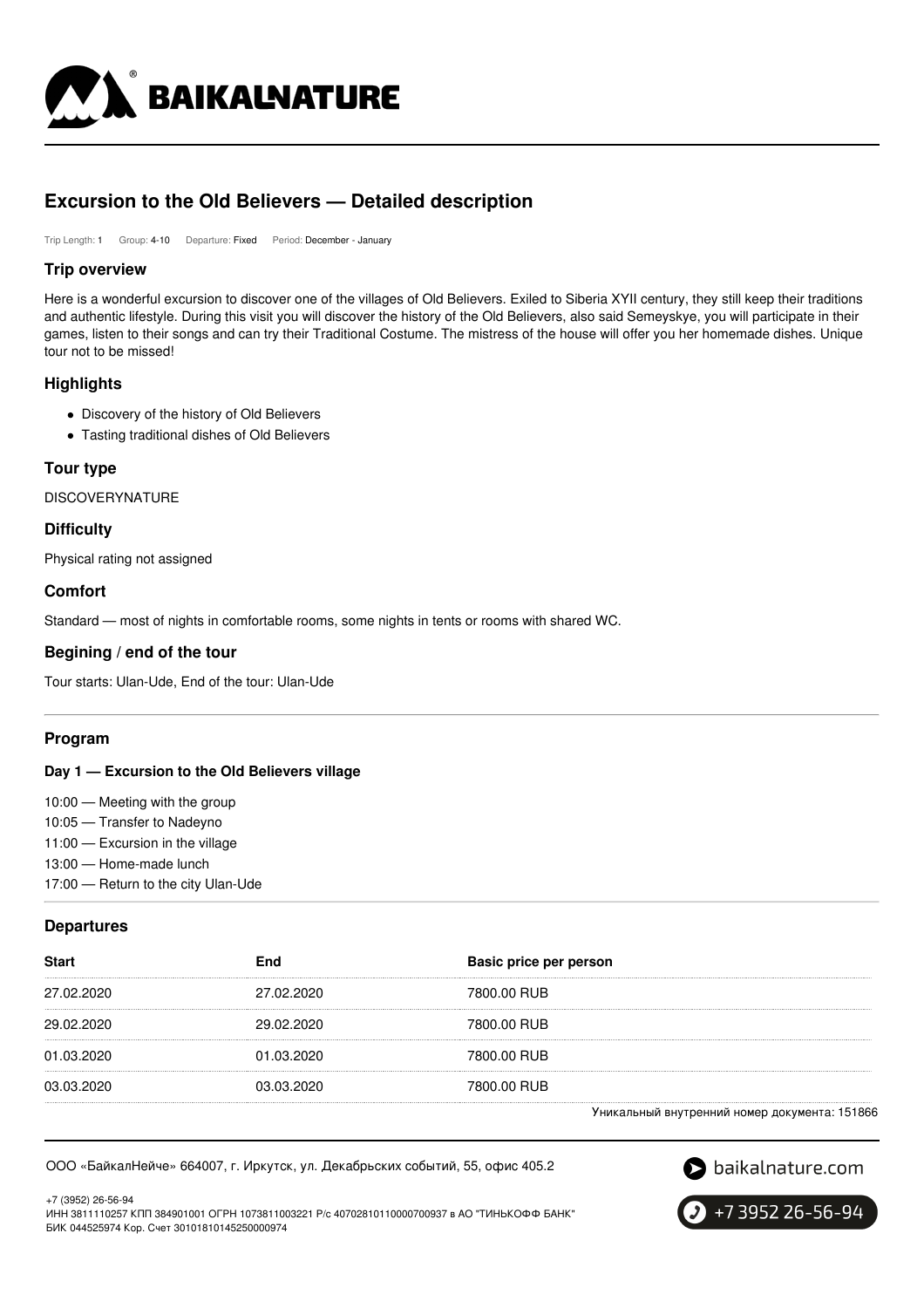

| 04.03.2020 | 04.03.2020 | 7800.00 RUB |
|------------|------------|-------------|
| 07.03.2020 | 07.03.2020 | 7800.00 RUB |
| 10.03.2020 | 10.03.2020 | 7800.00 RUB |
| 12.03.2020 | 12.03.2020 | 7800.00 RUB |
| 13.03.2020 | 13.03.2020 | 7800.00 RUB |
| 16.05.2020 | 16.05.2020 | 7800.00 RUB |
| 05.06.2020 | 05.06.2020 | 7800.00 RUB |
| 20.06.2020 | 20.06.2020 | 7800.00 RUB |
| 04.07.2020 | 04.07.2020 | 7800.00 RUB |
| 24.07.2020 | 24.07.2020 | 7800.00 RUB |
| 08.08.2020 | 08.08.2020 | 7800.00 RUB |
| 20.08.2020 | 20.08.2020 | 7800.00 RUB |
| 30.08.2020 | 30.08.2020 | 7800.00 RUB |
| 04.09.2020 | 04.09.2020 | 7800.00 RUB |
|            |            |             |

#### **Note**

The price is indicated for a group of 4 persons minimum. If there less people in the group, the supplement is applied: - for a group of 3 participants, the supplement is 1900 roubles / per person; - for a group of 2 participants, the supplement is 6300 roubles / per person; - for an individual traveller the supplement is 14100 roubles. The programme can be organised all the year round. According to your suggestions, the program can be extended by supplement visits and activities. The price includes lunch, breakfast and dinner are not included.

## **What's included**

**Price includes**

- **Price does not include**
- Personal expenses and tips
- English-speaking guide
- Transport

• Lunches

# **Checklist & Equipment**

You will need in Russia in winter:

- to protect yourself from the cold weather;
- to protect yourself from the wind;
- to protect your feet from moisture;
- to protect yourself from the sun's reflection from ice and snow.

Allow the system of "three layers":

The first layer, called "second skin", determines the performance of the other two layers. It will transport sweat to the next layer and dry quickly to avoid cooling after exercise. Therefore forget the cotton retains moisture in the skin and choose underwear in synthetic fabrics.

Уникальный внутренний номер документа: 151866

ООО «БайкалНейче» 664007, г. Иркутск, ул. Декабрьских событий, 55, офис 405.2



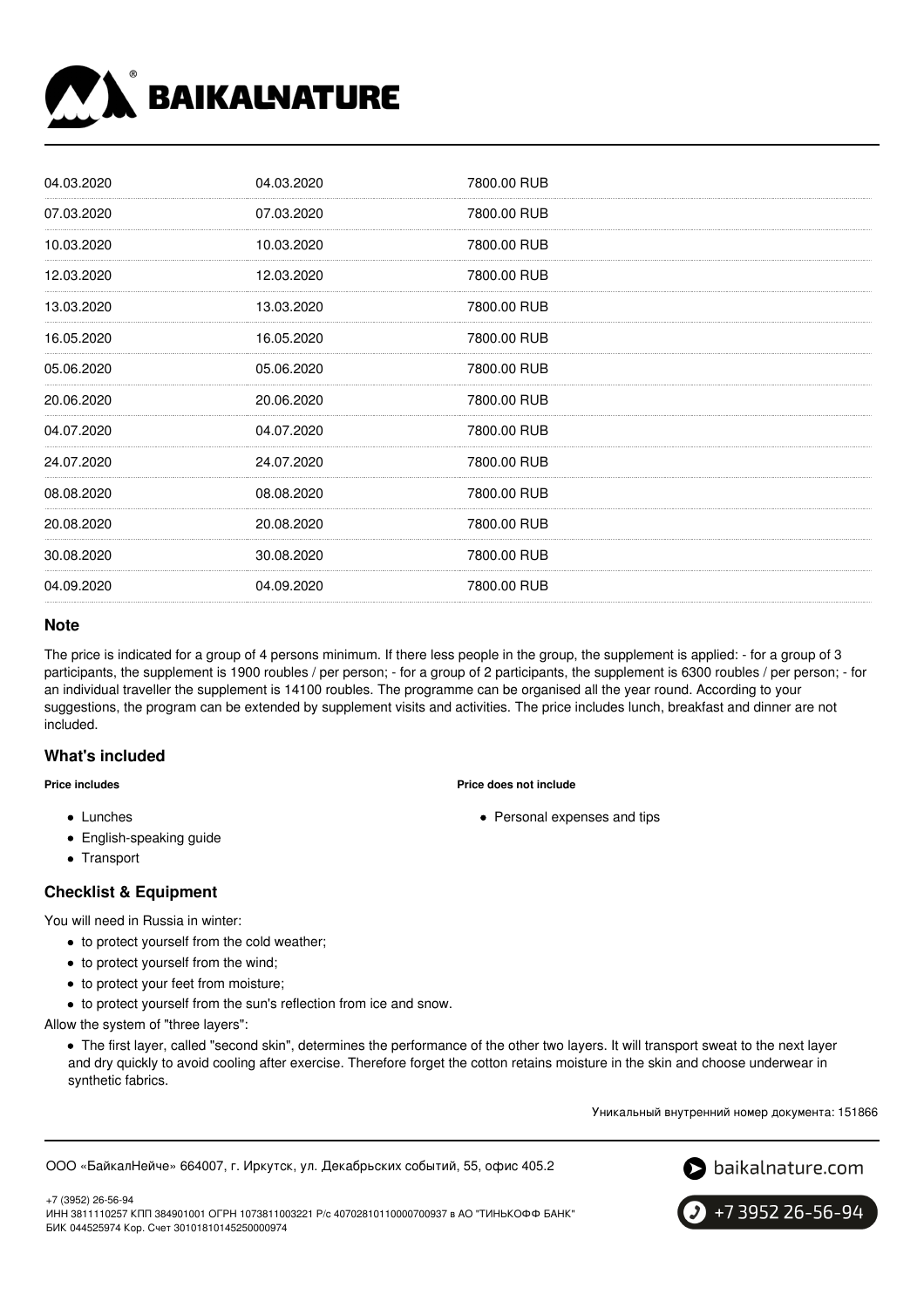

- The second layer must keep the heat of the body as long as possible. Warm synthetic or mixed (wool or fleece turtleneck sweater) fabrics, that dry quickly, are preferable.
- The third layer should protect you against wind and moisture. Choose a jacket, long enough, 100% waterproof, preferably with hood.

It is hot in summer at Lake Baikal area. Nevertheless, you should always have something to put on, as weather in Siberia is very changeable.

If you plan your trip in May or September, please feel free to bring your hat, gloves and windjacket in case of snow or rain. June is also pretty cool.

July and August are the hottest months, which offer you temperatures of 25 ° - 35 ° at daytime and 15 ° - 18 ° at night. On the shores of Lake Baikal, like in the Alps, you should wear T-shirts and shorts in the sunny afternoons, sweaters and jackets in the cool evenings.

#### **Meals**

Homestay cuisine based on fresh products.

If you are a vegetarian or have any particular preferences, please let us know, so we could adapt the menu.

#### **Visa**

You need a tourist visa to travel to Russia. It can be issued for a maximum period of 30 days. Your passport has to be valid for at least six months after the expiry date of your visa and to have at least two blank pages.

BaikalNature offers visa support and has created "BaikalNature letter of invitation" package. If you buy a BaikalNature tour, this package is absolutely free; when you buy any other BaikalNature service, you will have to pay for this package. For more information please conact your nearest Russian Embassy or Visa Application Center.

## **Money**

The Russian currency is ruble. In all cities and many large villages of Russia, you can easily withdraw rubles, using a Visa or MasterCard, from ATMs, located in banks, department stores or hotel lobbies, some of them are open 24 hours a day. If you have euros or dollars with you, exchange offices will allow you to change them easily in the cities, seldom in the countryside. However, it can be difficult to exchange traveler's checks, even in cities.

# **Tipping**

All persons who compose the BaikalNature travel team (guides, drivers, cooks, etc.) are paid a decent wage for their services and do not expect any tips from you. So you have no obligation to leave anything. If you really want to express your satisfaction by leaving a gratuity, and if it is in foreign currency, be aware that torn or glued coins and banknotes cannot be exchanged. Anyway, thank you for your tips, left at your discretion in envelopes.

# **Medical Form**

No particular physical condition is required.

# **Emergency Contact**

You can contact BaikalNature by phone: +73952 26 56 94. In addition, your call will be forwarded to your manager, reachable 7/7.

#### **Legal Mentions**

Professional Guarantees: BaikalNature LLC (ООО "БайкалНейче"), United Federal Register of Tour Operators number: RTO 009402. Financial Guarantee: "Gaide insurance company" JSC (АО "Страховая компания Гайде"). Insurance contract N 10058/21-49 from October 08, 2021. Amount of coverage: 500 000 RUB. Legal and actual address: BaikalNature LLC 119А Dekabrskikh Sobyti Str., office 13 664007 Irkutsk Russia

# **Cancellation Options**

Уникальный внутренний номер документа: 151866

ООО «БайкалНейче» 664007, г. Иркутск, ул. Декабрьских событий, 55, офис 405.2